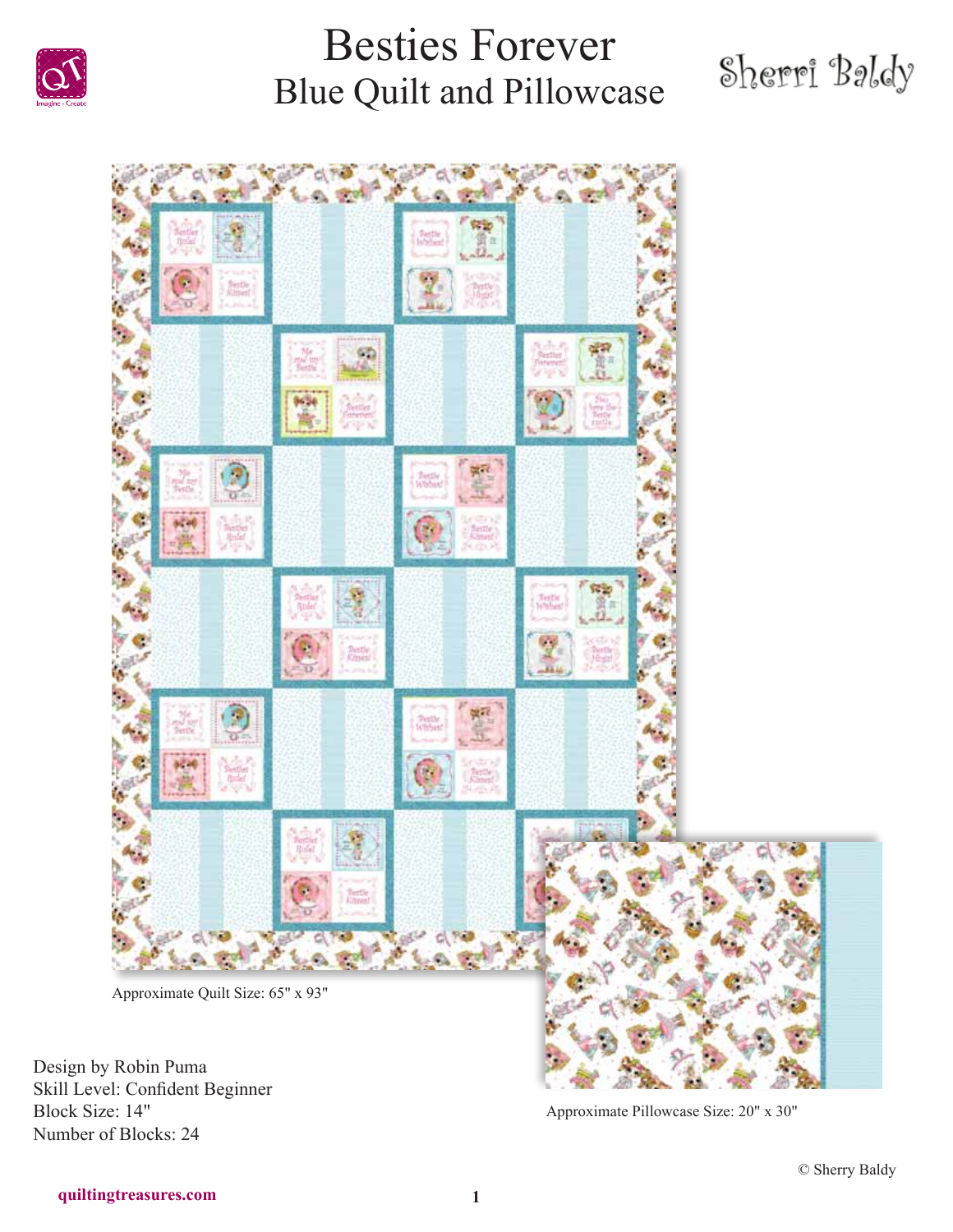







also binding





### **Cutting Directions**

*Note: A widthwise cut* (**WOF**) *is from selvage to selvage.*

### **23492 X: Fabric A (small panels)**

### *Block A*

• Cut on the lines between the block motifs to form a unit of 4 motifs (2 x 2). Cut (12) square units. Each unit should measure approx. 12" x 12".

### **23493 Z: Fabric B (tossed girl print)** *Quilt Outer Border*

• Cut (8) 4½" x **WOF** strips. Piece strips together, end to end. Subcut (2)  $4\frac{1}{2}$ " x  $8\frac{4\frac{1}{2}}{2}$ " rectangles. Subcut (2)  $4\frac{1}{2}$ " x  $6\frac{4\frac{1}{2}}{2}$ " rectangles.

### *Binding*

• Cut (9) 2½" x **WOF** strips.

### *Pillow Front*

• Cut (1) 20½" x **WOF** strip. Subcut (1) 20½" x 24½" rectangle.

### *Pillow Back*

• Cut (1) 20½" x **WOF** strip. Subcut (1) 20½" x 35½" rectangle.

### **QUILT FABRIC REQUIREMENTS**

| Design                                                      | Yards          |  |
|-------------------------------------------------------------|----------------|--|
| 23492 X                                                     | $1\frac{3}{4}$ |  |
| 23493 Z*                                                    | $1\frac{7}{8}$ |  |
| 23494 B                                                     | $1\frac{1}{2}$ |  |
| 23495 B                                                     | $\frac{1}{2}$  |  |
| 23496 B                                                     | $1\%$          |  |
| 72" x 99" piece of backing fabric (5 <sup>1/2</sup> yards). |                |  |
| 72" x 99" piece of batting.                                 |                |  |
| Basic sewing supplies.                                      |                |  |
| wincludes binding                                           |                |  |

| PILLOWCASE FABRIC REQUIREMENTS |                |
|--------------------------------|----------------|
| Design                         | Yards          |
| 23493 Z                        | $1\frac{1}{3}$ |
| 23494 B                        | $\frac{1}{8}$  |
| 23495 B                        | $\frac{3}{8}$  |
| Basic sewing supplies.         |                |

### **23494 B: Fabric C (blue squiggles print)** *Block A*

- Cut (2) 16" x **WOF** strips. Subcut (24) 2" x 16" rectangles then subcut (4) 2" x 14" rectangles.
- Cut (1) 14" x **WOF** strip. Subcut (20) 2" x 14" rectangles.

### *Pillow Front*

• Cut (1) 1½" x **WOF** strip. Subcut (1) 1½" x 20½" rectangle.

### **23495 B: Fabric D (blue stripe)**

#### *Block B*

• Cut (6) 2½" x **WOF** strip. Subcut (12) 2½" x 14½" rectangles.

#### *Pillow Front*

• Cut (1) 10½" x **WOF** strip. Subcut (1) 10½" x 20½" rectangle.

### **23496 B: Fabric E (blue circles print)** *Block B*

• Cut (4) 14½" x **WOF** strips. Subcut (24) 6½" x 14½" rectangles.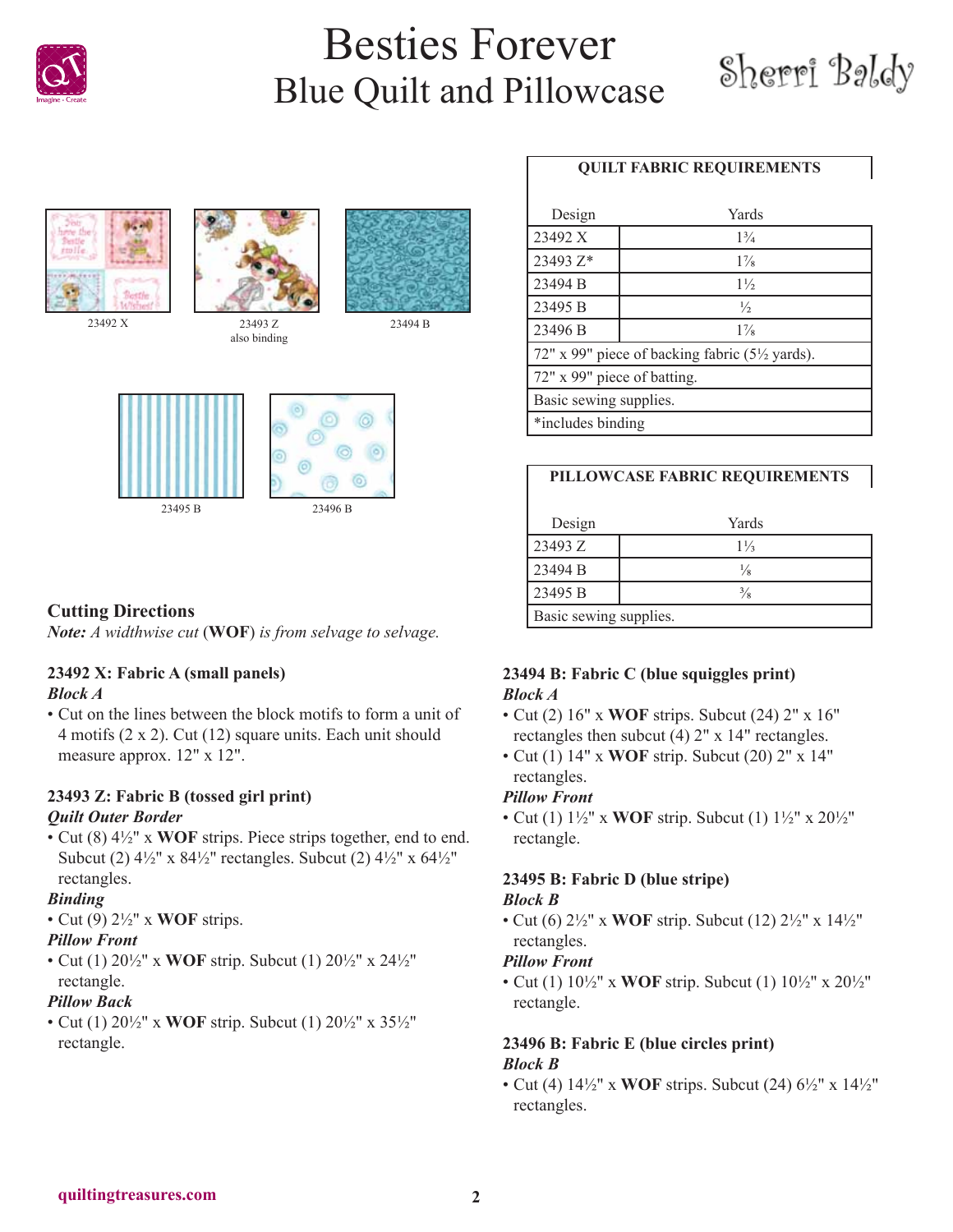

# Sherri Baldy

### **Quilt Instructions**

### *Block A*

1. Referring to Diagram 1, sew one 2" x 14" Fabric C rectangle to opposite sides of 12" x 12" Fabric A square, allowing ends of Fabric C rectangles to extend beyond Fabric A square. Trim Fabric C ends even with Fabric A square. Press seams away from block center. Make 12 Unit A.

Diagram 1



2. Referring to Diagram 2, sew one 2" x 16" Fabric C rectangle to top and bottom of each Unit A. Trim Fabric C ends even with block. Press seams away from block center.

Diagram 2



3. Trim all 12 blocks to  $14\frac{1}{2}$ " x  $14\frac{1}{2}$ ", making sure side frames are the same width and top/bottom frames are the same width.

#### *Block B*

4. Referring to Diagram 3, sew one 2½" x 14½" Fabric D rectangle between two 6½" x 14½" Fabric E rectangles. Press seams towards the center of the block. Block B should measure 14½" square. Make a total of 12 Block B.

Diagram 3



### *Quilt Center Assembly*

1. Quilt Row Unit 1: Referring to Diagram 4 and noting orientation of the blocks, sew blocks together in the following order: Block A, B, A, B. Make a total of three Row Unit 1.

Diagram 4



2. Quilt Row Unit 2: Referring to Diagram 5 and noting orientation of the blocks, sew blocks together in the following order: Block B, A, B, A. Make a total of three Row Unit 2.

Diagram 5



3. Referring to the Quilt Layout Diagram, sew rows together in the following order: Row Unit 1, 2, 1, 2, 1, 2. Quilt Center should measure 56½" x 84½". Quilt Layout Diagram



4. Outer Border: Sew one 4½" x 84½" Fabric B rectangle to each long side of the Quilt Center. Sew one 4½" x 64½" Fabric B border to the top and bottom of the Quilt Center. Quilt Top should measure 64½" x 84½".

#### **quiltingtreasures.com 3**